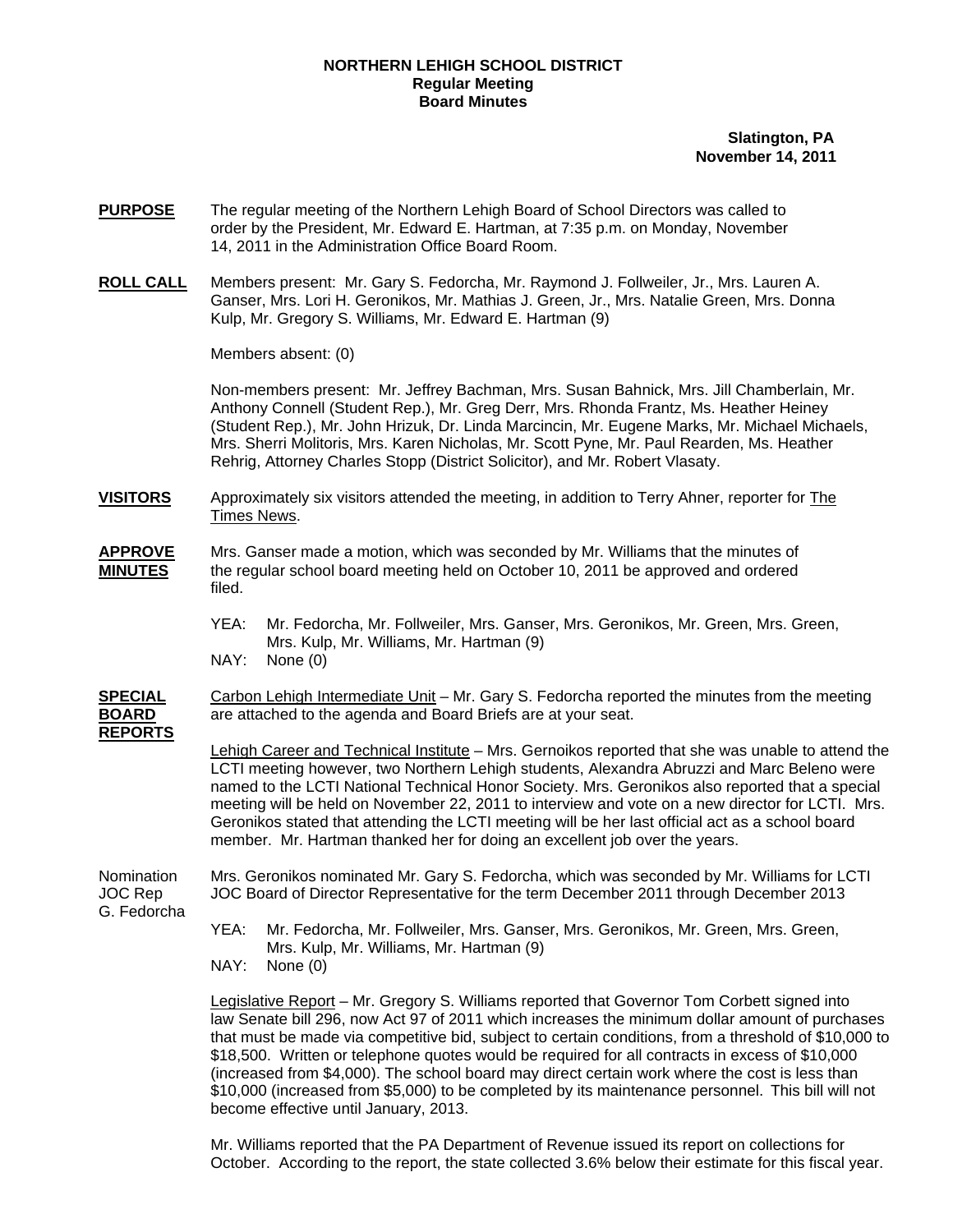**SPECIAL** The *S*enate Education Committee held a hearing to discuss changes to Special Education **BOARD** funding and provisions for accountability as provided for under Senate Bill 1115 which is identical **REPORTS** to House Bill 704. They are looking into implementing a new funding formula with increases in the **(cont.)** special education appropriation distributed using weighting factors based on category of disability. In addition, it also creates new accountability, monitoring and planning requirements with regard to the use of state special education funds and allow PDE to withhold a portion of the district's annual state increase in special education funding above the index until a special education plan, update or revision is approved. Also, PDE may withhold up to 5% of federal and state special education funding for districts determined to be failing to adequately implement their special education plans, not making annual progress to meet student needs or inappropriately over-identifying students for special education services.

> Mr. Williams shared that Senate Bill 1 was passed on October 26, 2011. PSBA is convinced at this point, that it is very unlikely the House is going to act on Senate Bill 1 and that they may take what the Governor is pushing for verbatim in a separate bill. PSBA is warning that the House may introduce a new bill or amend an existing bill with all or pieces of the governor's reform package quickly so they do not have time to hear the negative feedback. Research polls indicate that 2/3 of the state population is against this reform. Mr. Fedorcha asked if PSBA has a form letter that can be used to send to our representatives opposing this new legislation. Mr. Williams stated that PSBA does not have a standard letter, but to be cautious when speaking with or writing to representatives to not just say you are opposed to Senate Bill 1 since new legislation may be introduced. Include in your letters and discussions opposition to vouchers, charter schools and EITC expansion. Mr. Williams shared that there are only 12 voting days left in this year and this may be the time that the House would likely try to push through the new bill.

> Lehigh Carbon Community College - Mr. Green reported that two years ago the state had cut funding for capital projects at the college level. At the time, they said don't worry we'll fund them as long as there is money. As it turned out, there was no money. If they were serious at the college level, they may do the same at the school district level.

# Committee Reports and/or Minutes

Minutes of the Education/Policy Committee Meeting held on November 7, 2011 were distributed.

Minutes of the Technology/Buildings & Grounds Committee Meeting held on November 9, 2011 were distributed.

Minutes of the Finance Committee Meeting held on November 9, 2011 were distributed.

### Student Representatives to the Board Report

Ms. Heather Heiney and Mr. Anthony Connell distributed their written student representative Report and verbally reported on its contents.

Solicitor's Report – Attorney Charles Stopp reported that the Commonwealth Court has confirmed that email communications on personal email accounts of an elected official are not a public record. Attorney Charles Stopp shared that there is a restriction in the Right to Know Law dealing with time and expense that can be charged. If a burdensome Right to Know request is received, this law should be referred to before charges are assessed. Attorney Charles Stopp reported that due to the lack of home sales, the revenue on realty transfer taxes is down. The Pennsylvania State Tax Equalization Board monitors the sales of real estate in all counties and establishes factors that are taken times the assessment of the various properties to come up with a fair market value to determine transfer taxes on less than arms length transactions. For the fiscal year ending June 30, 2010, the Lehigh County ratio was 3.5 and June 30, 2011 was 3.11 and for June 30, 2012 it dropped to 2.8. In Northampton County, for the same years, it started at 3.37, to 3.14 and is currently 2.98. This imposes a revenue challenge for the upcoming year.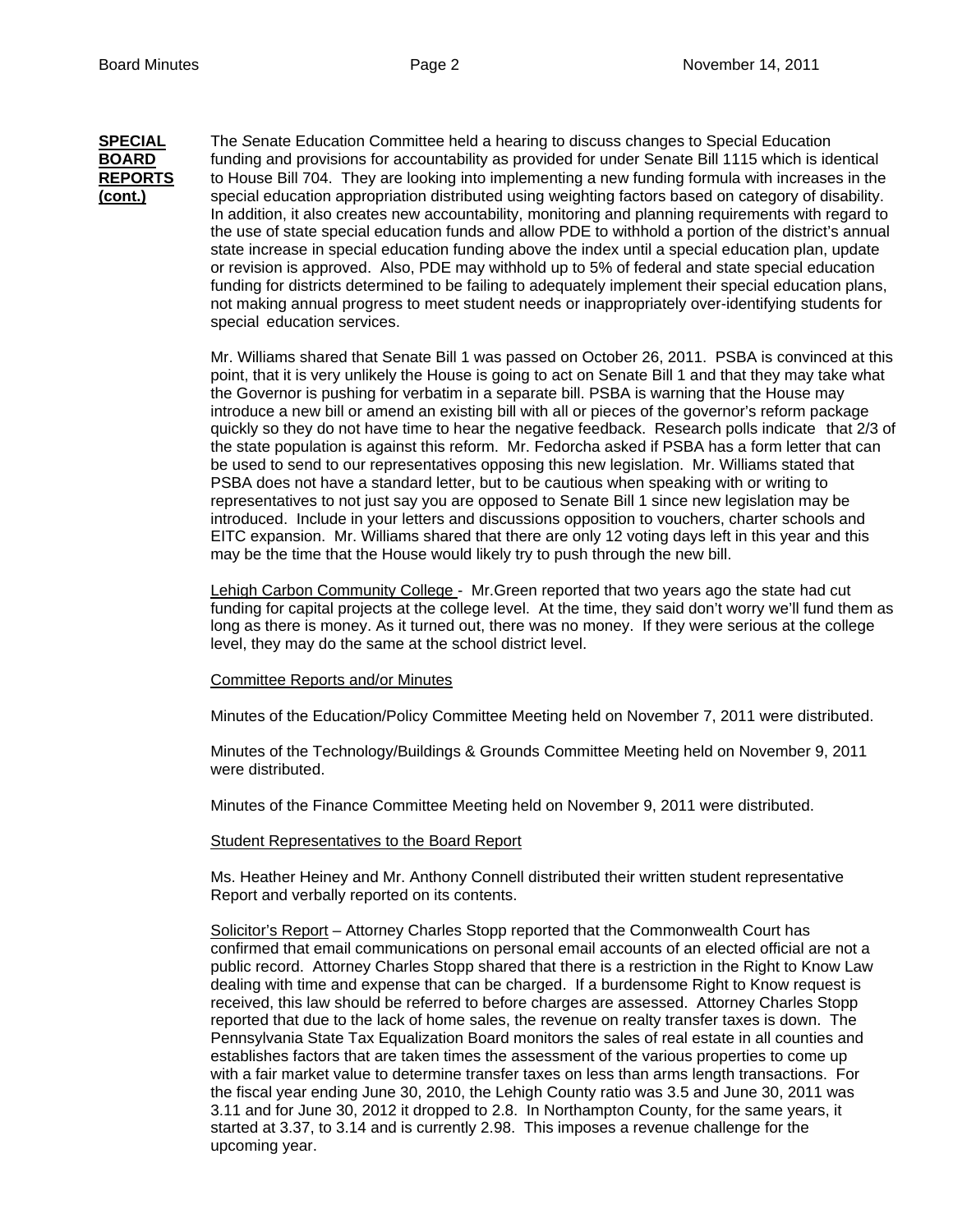Federal and Other Programs Update – Mrs. Karen Nicholas thanked everyone who attended the Barnes and Noble event last Wednesday. Board members, parents, grandparents and students attended. The goal was to excite new readers and introduce them to new authors. Over \$1,000 was raised from purchases of books from the event. Mrs. Nicholas reported that she, Mr. Rearden and Dr. Marcincin have applied for the  $21<sup>st</sup>$  Century Community Learning Grant. This is a federal grant S**PECIAL** that requires collaboration with another organization. The purpose of the grant is to fund an after **BOARD** school or summer program both of which are not offered this year due to the loss of two grants. **REPORTS** Award winners for this grant will be selected in January. Mr. Williams remarked that he could not **(cont.)** believe the number of people who attended the Barnes and Noble event. Mrs. Nicholas stated that parents have shared how much they enjoyed the time with their children and expressed interest in having the event again next year.

## Business Manager's Report

Mrs. Molitoris introduced Mr. Vlasaty. Mr. Vlasaty announced that a couple from Slatington was a beneficiary of a Weis Market/Coca Cola grant for \$10,000 and they named the High School as the recipient. At this time, it is not earmarked for anything. Mr. Michaels also remarked that the bulldog pins at the table are courtesy of Mr. Vlasaty. Mr.Vlasaty presented an autographed poster of the All Pro Team to Mr. Michaels for display in the Administration Office. Mrs. Geronikos asked who the family was that won the grant. Mr. Vlasaty reported that Mr. and Mrs. Wasilkowski was the family.

Mrs. Molitoris reported that at the last Finance Committee meeting, there was a presentation from Advantage 3. Board members received information in their packets. Advantage 3 is a marketing company that you hire to market the Northern Lehigh name. There is an upfront negotiable cost that is based on student enrollment and which areas would be marketed, (i.e.: entire district or just a portion of the district). Our goal is to market the whole district. Board members at the Finance meeting had asked if other school districts are using their services. There is one school district in the Jenkintown area utilizing their services. The district has approximately 560 total students with a \$13 million budget. They just signed a contract in August and at this time they had no return; however, most corporations utilize their marketing budget in the beginning of the year between January – March. Advantage 3 would then solicit sponsor advertisements from these corporations. Advantage 3 is new to the Pennsylvania area so now may be the time to pursue their services otherwise, there may be less money available at a later date. Mrs. Molitoris has contacted other districts in New Jersey and Colorado who are using their services and is awaiting their feedback. Mr. Michaels noted that the district needs to spend a lot more time to come up with the pros and cons to share with the Board for December. Mr. Williams suggested that over the next month, Board members should be talking to community members about their feelings and be ready to discuss in December. Mr. Williams noted that if this is something we want to do on a small scale, than we can probably handle it internally; however, if we want to attract the big money, than a marketing company would be the way to go. Mr. Green stated that years ago the community was not supportive of advertisements on the scoreboard that was sponsored by a major company. Mr. Fedorcha stated that he will not vote to spend \$10,000 on a wish when we haven't considered other marketing alternatives. Mr. Hartman suggested that as Board members, they discuss it with the public but to keep in mind that we need to get creative with funding so as not to burden the taxpayers.

Mrs. Frantz reported that due to a scheduling conflict, the state auditors will not be coming before Thanksgiving as reported at the Finance Committee Meeting but they will be here sometime after the first of the year. The local auditors are currently working on the schedule for the single audit. Board members will be notified of the date of this meeting, should they wish to attend.

### Superintendent's Report

Mr. Michaels announced that November 13 – 19 is American Education Week. Mr. Michaels thanked the parents, the School Board, the teaching staff and the support staff for their dedication to the children of this district.

Mr. Michaels reminded board members that Monday, December 5, 2011 is the next School Board Meeting beginning with a Holiday dinner at 5:30 PM at the Middle School followed by the reorganization meeting in the Board Room at 7:00PM and the Regular School Board Meeting will follow at 7:30PM.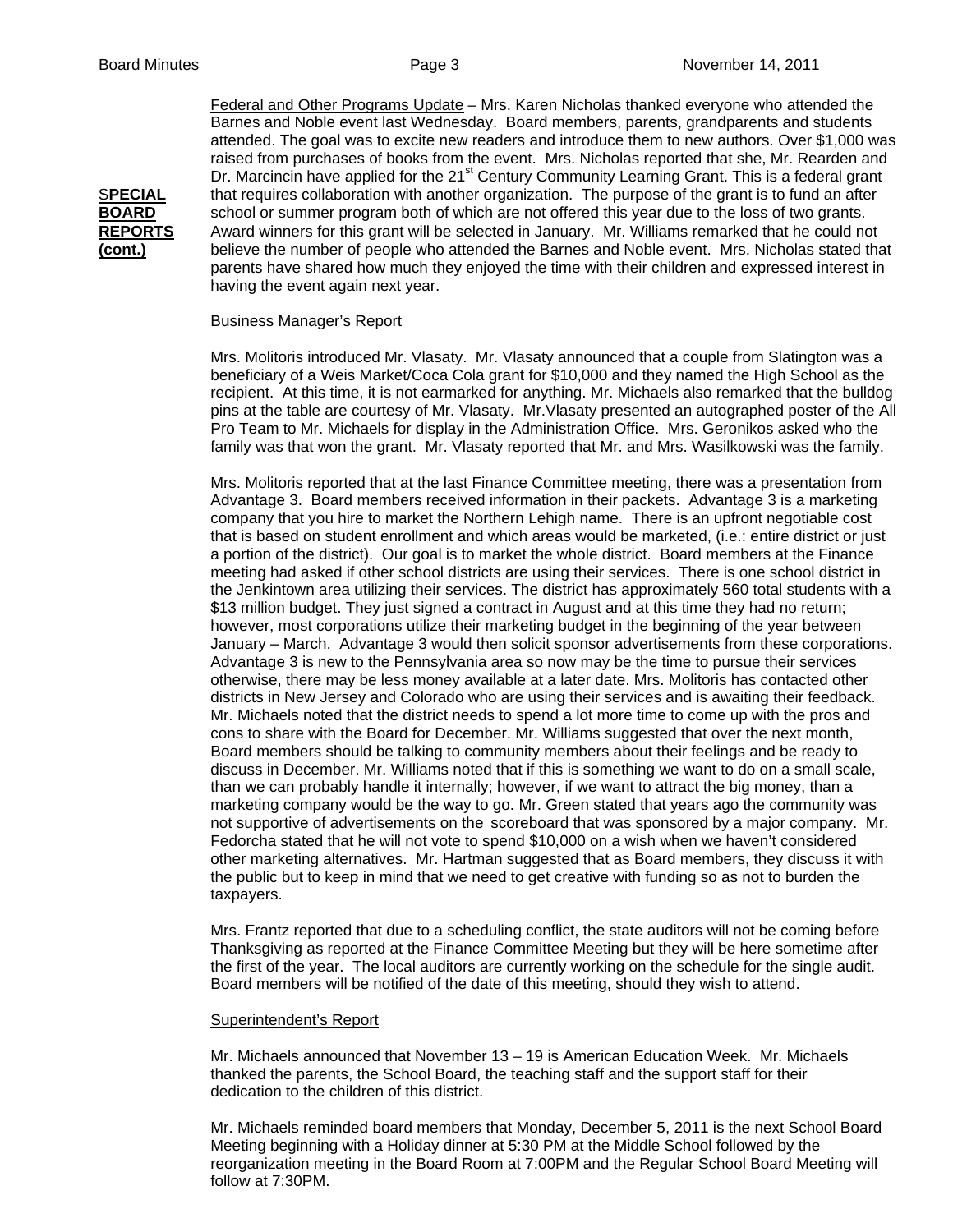Mr. Michaels thanked and presented Mrs. Lori Geronikos with a certificate for twelve years of service on the Board of Directors for the Northern Lehigh School District. Mr. Jack Follweiler was also presented with a certificate and recognized for eight years of service.

**SPECIAL** Mr. Michaels, stated that when speaking with local government representatives, tell them **BOARD** exactly what the voucher system is, an entitlement program. We need to continue to let local **REPORTS** legislators know that according to polls that have been conducted, the citizens are against **(cont.)** vouchers. The Northern Lehigh School District is doing a great job at providing quality education to our students as demonstrated by the students that are attending military academies, Ivy League schools and prestigious universities. Mr. Michaels went on to say that throughout his career, he is most proud of being at Northern Lehigh and we should do more to promote the quality of our teachers and students. Lastly, Mr. Michaels reported that with regards to Advantage, 3, even though the local community is very generous with all the fundraising efforts in our district, we would like to tap into the national vendor markets. Mrs. Geronikos stated that in the past, Northern Lehigh School District had hundreds of thousands dollars donated through the Education Foundation. Through current laws, corporations that give donations will get a tax write off for money donated to private schools only, and that there is no tax write off for donations given to public schools. Mr. Hartman reported that an executive session was held prior to tonight's meeting to discuss personnel and legal issues. **PERSONNEL** Mr. Follweiler made a motion, which was seconded by Mrs. Kulp, that the Board of Education approves the following personnel items: Resignation Accept the resignation of Mary Kay Williamson from her position as Director of Special M. Williamson Education, effective October 28, 2011. Resignation Accept the resignation of Diana Beltran from her position as after school Detention D.Beltran Monitor for the Senior High School and substitute Detention Monitor for the Middle School effective November 21, 2011. Appointments Scot Engler Administrative Assignment: Director of Special Education, replacing Mary Kay Williamson who has resigned Salary:  $$92,000$  (prorated for the 2011-2012 school year) Effective: Upon release from current employer Appointment Amber Kuntz Instructional Assignment: Temporary Vacancy Replacement Slatington Elementary 4<sup>th</sup> Grade Teacher replacing an employee on sick leave Salary: Substitute Teacher Rate Days 1-30; Day 31 and beyond \$43,580 prorated (Step 1 Bachelors on the 2011-2012 CBA Salary Schedule) Effective: November 14, 2011 Termination Date: On or about June 6, 2012 Appointment Theresa Hall Non-Instruct- Assignment: High School Cook's Helper replacing Rebecca Croll who Ional and the contract of the contract of the contract of the contract of the contract of the contract of the contract of the contract of the contract of the contract of the contract of the contract of the contract of the Salary: **\$8.50 Per Hour/5 ½ Hours Per Day/180 Student Days**  per year plus additional cleaning days as needed (2009-2013 Educational Support Personnel Association CBA) Effective Date: November 15, 2011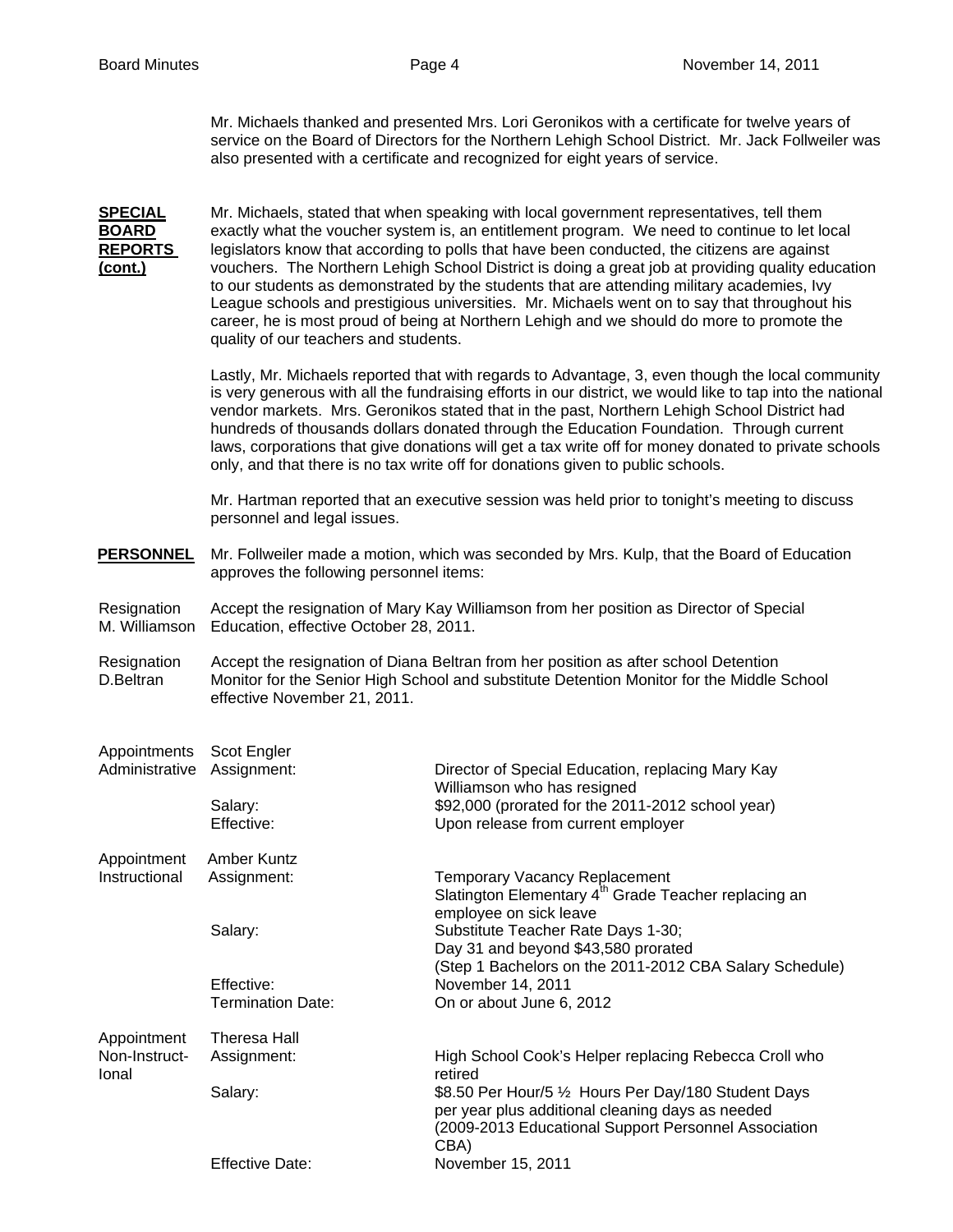| <b>PERSONNEL</b>                     | Jennifer Sheridan                                                                                                                                                                                                                               |                                                                                                                                                                               |  |
|--------------------------------------|-------------------------------------------------------------------------------------------------------------------------------------------------------------------------------------------------------------------------------------------------|-------------------------------------------------------------------------------------------------------------------------------------------------------------------------------|--|
| <u>(cont.)</u>                       | Assignment:                                                                                                                                                                                                                                     | Part Time Cook's Helper replacing Bonita Haydt                                                                                                                                |  |
|                                      | Salary:                                                                                                                                                                                                                                         | who retired.<br>\$8.50 Per Hour/3 Hours Per Day/5 Days Per Week/ up<br>to 180 Student Days per year plus additional cleaning<br>days as needed (2009-2013 Educational Support |  |
|                                      | <b>Effective Date:</b>                                                                                                                                                                                                                          | Personnel Association CBA)<br>November 15, 2011                                                                                                                               |  |
|                                      | <b>Beth Elaine Gabovitz</b><br>Assignment:                                                                                                                                                                                                      | Part Time Cook's Helper replacing Betty Green who<br>retired.                                                                                                                 |  |
|                                      | Salary:                                                                                                                                                                                                                                         | \$8.50 Per Hour/3 Hours Per Day/5 Days Per Week/ up<br>to 180 Student Days per year plus additional cleaning<br>days as needed (2009-2013 Educational Support                 |  |
|                                      | <b>Effective Date:</b>                                                                                                                                                                                                                          | Personnel Association CBA)<br>November 15, 2011                                                                                                                               |  |
| Unpaid<br>Volunteers                 | Approve the following unpaid volunteer aides in the Peters and/or Slatington Elementary<br>Schools for the 2011-2012 school year: Margaret Blose, JoAnne Sipos, Suzanne Tobing,<br>Charles Uhler, Sheila White, and Kathy Yelinek.              |                                                                                                                                                                               |  |
| year:                                | Janice Altrichter.                                                                                                                                                                                                                              | Approve the following unpaid volunteer aide in the Middle School for the 2011-2012 school                                                                                     |  |
| Substitute<br>Instructional          | Approve the following substitute teachers for the 2011-2012 school year at the 2011-2012<br>substitute teacher rates as approved on the Supplementary Personnel Salary Schedule:                                                                |                                                                                                                                                                               |  |
|                                      | Suzanne Baldo - CLIU Guest Teacher<br>Ian Robert Dollman - CLIU Guest Teacher<br>Nancy Fullenwider - CLIU Guest Teacher<br>Thomas Krulick - CLIU Guest Teacher<br>David McClellan - CLIU Guest Teacher<br>Stephanie Mohler - CLIU Guest Teacher |                                                                                                                                                                               |  |
| Substitute<br>Non-instruct-<br>ional | Personnel Salary Schedule:                                                                                                                                                                                                                      | Approve the following individual as substitute custodian for the 2011-2012<br>school year at the 2011-2012 substitute rate as approved on the Supplementary                   |  |
|                                      | <b>Richard Nichol</b>                                                                                                                                                                                                                           |                                                                                                                                                                               |  |
| Substitute<br>Teacher's<br>Aide/Cook | Approve the following individual as a substitute teacher's aide and cook for the 2011-2012<br>school year at the 2011-2012 substitute rates as approved on the Supplementary<br>Personnel Salary Schedule:                                      |                                                                                                                                                                               |  |
|                                      | Lorraine Muth                                                                                                                                                                                                                                   |                                                                                                                                                                               |  |
|                                      | YEA:<br>Mr. Fedorcha, Mr. Follweiler, Mrs. Ganser, Mrs. Geronikos, Mr. Green, Mrs. Green,<br>Mrs. Kulp, Mr. Williams, Mr. Hartman (9)<br>NAY:<br>None $(0)$                                                                                     |                                                                                                                                                                               |  |
|                                      | Mr. Hartman introduced and welcomed to the district Mr. Scot Engler, new Director of<br>Special Education, who was in attendance. Mr. Engler thanked the Board and noted that he                                                                |                                                                                                                                                                               |  |

was thrilled to be a bulldog and eager to get started.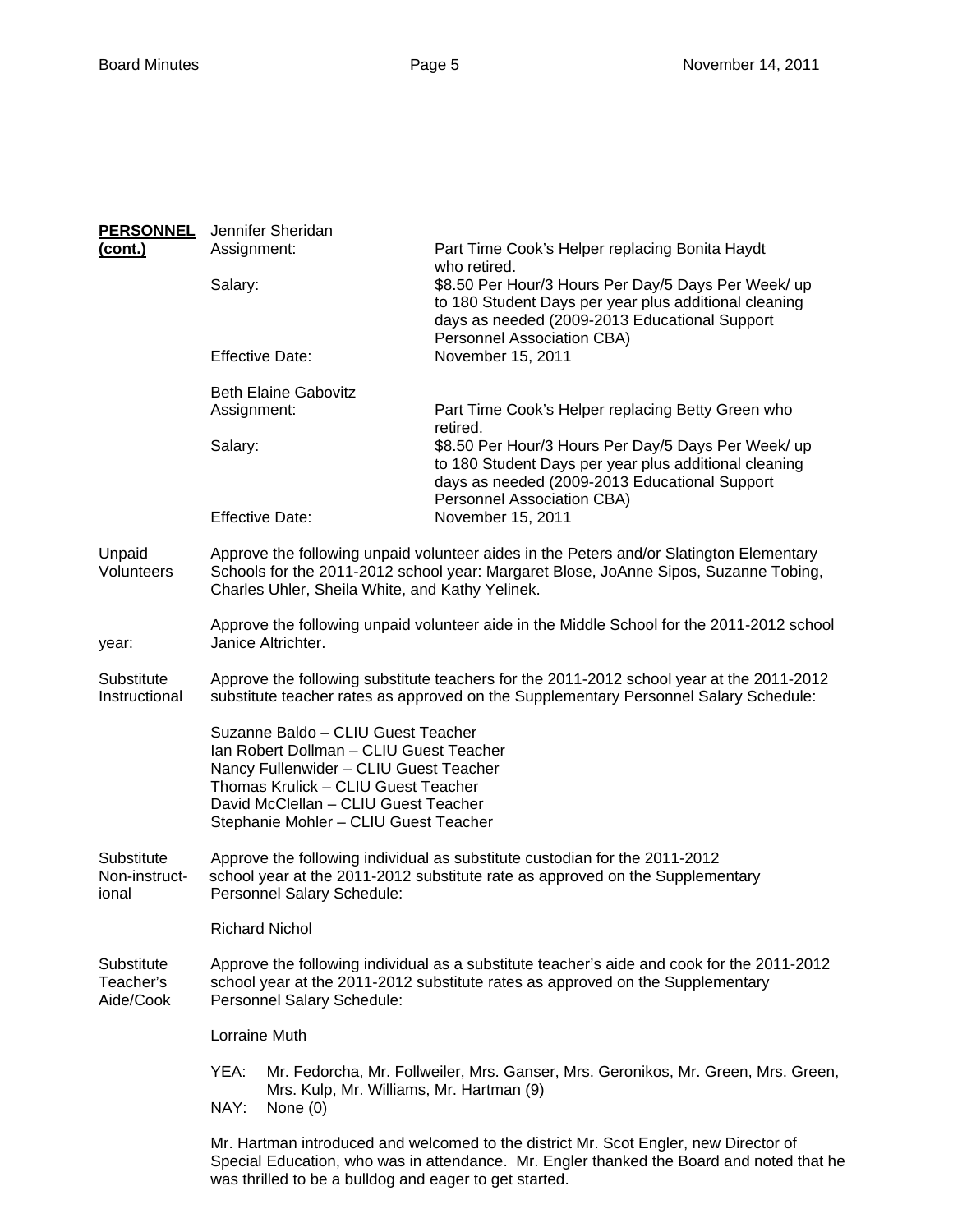| <b>CONFER-</b><br><b>ENCES</b>                            | Mr. Fedorcha made a motion, which was seconded by Mr. Williams, that the Board of Education<br>approves the following conferences:                                                                                                                                                                                 |  |  |
|-----------------------------------------------------------|--------------------------------------------------------------------------------------------------------------------------------------------------------------------------------------------------------------------------------------------------------------------------------------------------------------------|--|--|
|                                                           | Karen Nicholas – 2011 SAS Institute: Defining and Aligning for Student Achievement –<br>December 4-7, 2011 - Hershey Lodge, Hershey, PA - Registration: \$99.00, Lodging: \$432.90,<br>Meals: \$100.00 - Total Approximate Cost: \$631.90 - Funding: Curriculum and Instruction<br><b>Budget</b>                   |  |  |
| <b>CONFER-</b><br><b>ENCES</b><br><u>(cont.)</u>          | Sherri Molitoris - $57^{\text{th}}$ Annual PASBO Conference - March 7-9, 2012 - Hershey Lodge,<br>Hershey, PA - Registration - \$309.05, Lodging: \$321.90), Travel: \$86.58, Meals: \$25.00 -<br>Total Approximate Cost: \$742.53 - Funding: Business Office Budget                                               |  |  |
|                                                           | Robert Vlasaty - 2011 SAS Institute: Defining and Aligning for Student Achievement -<br>December 4-7, 2011 - Hershey Lodge, Hershey, PA - Registration - \$99.00, Lodging:<br>\$432.90, Travel: \$88.80, Meals: \$100.00 - Total Approximate Cost: \$720.70 - Funding:<br><b>Curriculum and Instruction Budget</b> |  |  |
|                                                           | Rhonda Frantz - $57th$ Annual PASBO Conference – March 7-9, 2012 – Hershey Lodge,<br>Hershey, PA - Registration - \$309.05, Meals: \$25.00 - Total Approximate Cost: \$334.05 -<br>Funding: Business Office Budget                                                                                                 |  |  |
|                                                           | Mr. Fedorcha, Mr. Follweiler, Mrs. Ganser, Mrs. Geronikos, Mr. Green, Mrs. Green,<br>YEA:<br>Mrs. Kulp, Mr. Williams, Mr. Hartman (9)<br>NAY:<br>None (0)                                                                                                                                                          |  |  |
| <b>POLICY</b>                                             | Mr. Williams made a motion, which was seconded by Mrs. Ganser, that the Board of Education<br>approves the following policy items:                                                                                                                                                                                 |  |  |
| Homebound<br>Instruction                                  | It is recommended that the Board of Education grant homebound instruction for a $6th$ grade<br>student, Student No. 1890153, for five hours per week, effective November 2, 2011 and<br>continuing for the remainder of the 2011-2012 school year.                                                                 |  |  |
| <b>Board Policy</b><br><b>First Reading</b>               | Approve school board policy #103 plus attachments - Programs - Nondiscrimination in<br>School and Classroom Practices, as presented after first reading.                                                                                                                                                           |  |  |
| <b>Board Policy</b><br>Second<br>Reading                  | Approve school board policy #620 - Finances - Fund Balance, as presented after second<br>reading.                                                                                                                                                                                                                  |  |  |
|                                                           | Mr. Fedorcha, Mr. Follweiler, Mrs. Ganser, Mrs. Geronikos, Mr. Green, Mrs.<br>YEA:<br>Green, Mrs. Kulp, Mr. Williams, Mr. Hartman (9)<br>NAY:<br>None $(0)$                                                                                                                                                        |  |  |
| <b>NEW</b><br><b>BUSINESS</b><br><b>ERIP</b><br>2011-2012 | Mr. Williams made a motion, which was seconded by Mrs. Ganser, that the Board of Education<br>approve to adopt an Early Retirement Incentive Plan for all eligible professional employees, on a<br>voluntary basis, for the 2011-2012 school year.                                                                 |  |  |
|                                                           | YEA:<br>None $(0)$<br>NAY:<br>Mr. Fedorcha, Mr. Follweiler, Mrs. Ganser, Mrs. Geronikos, Mr. Green, Mrs. Green,<br>Mrs, Kulp, Mr. Williams, Mr. Hartman (9)                                                                                                                                                        |  |  |
|                                                           | Motion defeated.                                                                                                                                                                                                                                                                                                   |  |  |
| Emergency<br>Education<br>Operations<br>Plan              | Mrs. Ganser made a motion, which was seconded by Mr. Fedorcha, that the Board of                                                                                                                                                                                                                                   |  |  |
|                                                           | approve the following new business item:                                                                                                                                                                                                                                                                           |  |  |
|                                                           | Approve changes to the Northern Lehigh School District Emergency Operations Plan as<br>presented.                                                                                                                                                                                                                  |  |  |
|                                                           | YEA:<br>Mr. Fedorcha, Mr. Follweiler, Mrs. Ganser, Mrs. Geronikos, Mr. Green, Mrs.<br>Green, Mrs. Kulp, Mr. Williams, Mr. Hartman (9)<br>NAY:<br>None $(0)$                                                                                                                                                        |  |  |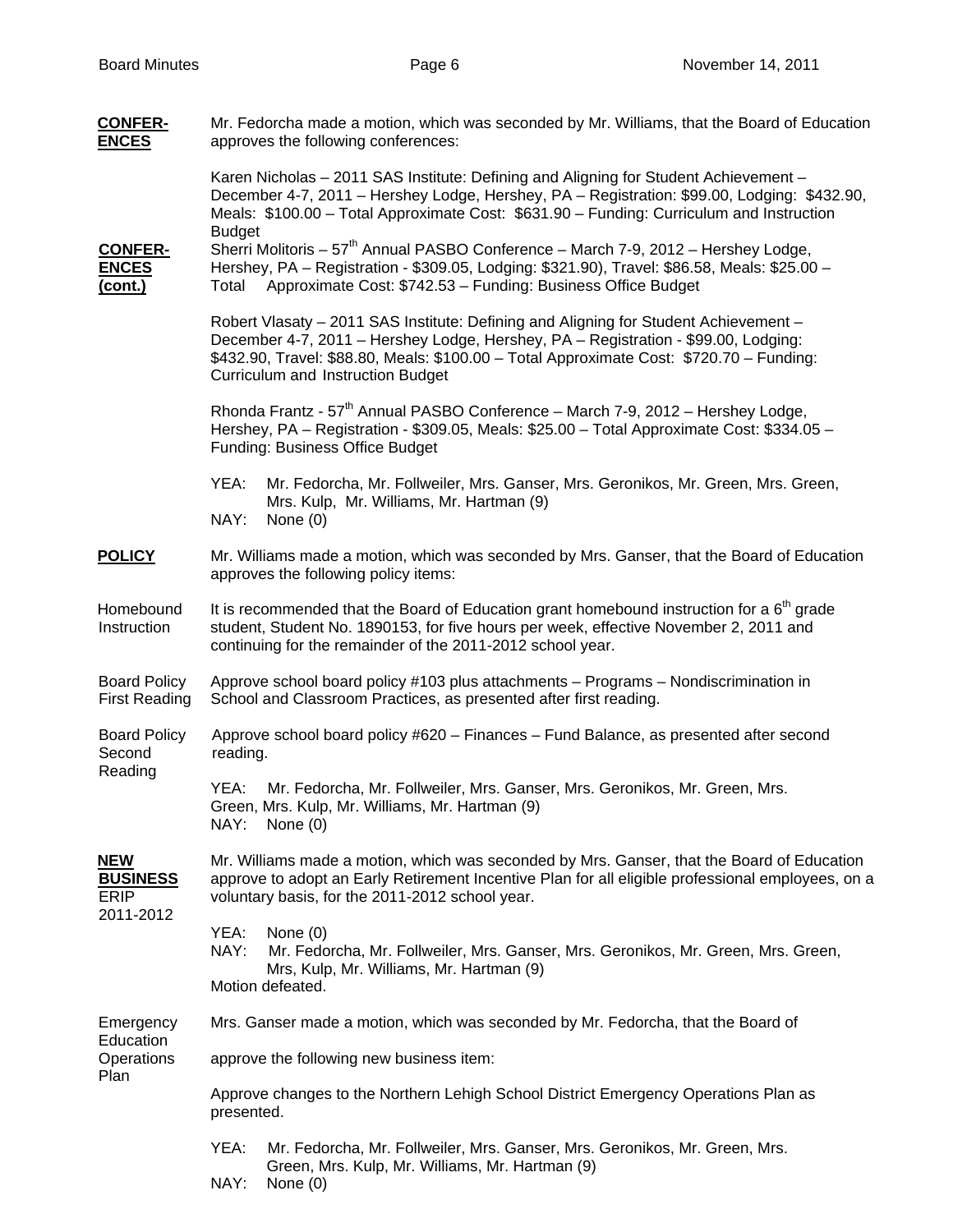| <b>FINANCIAL</b><br>Education                      | Mrs. Ganser made a motion, which was seconded by Mr. Follweiler, that the Board of                                                                                                                                                                                           |  |
|----------------------------------------------------|------------------------------------------------------------------------------------------------------------------------------------------------------------------------------------------------------------------------------------------------------------------------------|--|
|                                                    | approve the following financial items:                                                                                                                                                                                                                                       |  |
| Financial<br>Reports                               | Approve the Following Financial Reports:<br>General Fund June, July, and August<br>NLMS Student Activities Account months of June, July and August<br>NLHS Student Activities and Scholarship Acct months of June, July and August                                           |  |
| <b>FINANCIAL</b><br>(cont.)                        | Approve the Following List of Bills:<br>General Fund month of October & November<br>Cafeteria Fund month of October<br>Refreshment Stand month of October<br><b>Construction Fund month of November</b>                                                                      |  |
| Per Capita<br>Abatement/<br>Exoneration            | Approve abatement/exoneration requests of per capita taxes, for the residents that fall within<br>the guidelines, as presented.                                                                                                                                              |  |
| Delinquent<br><b>Tax Collector</b><br>Portnoff     | RESOLVED, the Board of Education approves Portnoff Law Associates as delinquent real<br>estate tax collectors for the Northern Lehigh School District for the 2011 tax year.                                                                                                 |  |
| Resolution<br><b>NC Tax Claim</b><br><b>Bureau</b> | Approve the resolution directing Northampton County Tax Claim Bureau not to collect<br>delinquent taxes on behalf of Northern Lehigh School District as presented.                                                                                                           |  |
| Resolution<br>LC Tax Claim<br><b>Bureau</b>        | Approve the resolution directing Lehigh County Tax Claim Bureau not to collect delinquent<br>taxes on behalf of Northern Lehigh School District as presented                                                                                                                 |  |
| Salary<br>Schedule<br>2011-2012                    | Approve the 2011-2012 Northern Lehigh District Salary Schedule as presented                                                                                                                                                                                                  |  |
| NE Janitorial<br>Supply                            | Authorize administration to purchase two (2) new Wrangler 2730 DB Wheel Drive Variable<br>Speed Walk Behind Automatic Floor Scrubbers from Northeast Janitorial Supply, LLC in the<br>Floor Scrubber amount of \$7,530/each, to be paid from the Equipment Replacement fund. |  |
|                                                    | YEA:<br>Mr. Fedorcha, Mr. Follweiler, Mrs. Ganser, Mrs. Geronikos, Mr. Green, Mrs. Green,<br>Mrs. Kulp, Mr. Williams, Mr. Hartman (9)<br>NAY:<br>None $(0)$                                                                                                                  |  |
| CORR-<br><b>ESPON-</b><br><b>DENCE</b>             | Mr. Williams reported that thank you notes were received from three retirees for the gifts they<br>were given.                                                                                                                                                               |  |
|                                                    | Mr. Williams reported that three pieces of correspondence from Steckel and Stopp were<br>received which were also received by Administration under separate cover.                                                                                                           |  |
|                                                    | Mr. Williams also reported that an official letter about the audit was received from the<br>Department of the Auditor General.                                                                                                                                               |  |
|                                                    | Mr. Williams reported that PSBA travel accident program enrollment and beneficiary forms are<br>available for anyone that is interested.                                                                                                                                     |  |
| <b>INFOR-</b><br><b>MATION</b>                     | Minutes of the Lehigh Career & Technical Institute Joint Operating Committee meeting held on<br>September 28, 2011 were distributed.                                                                                                                                         |  |
|                                                    | Minutes of the Carbon Lehigh Intermediate Unit 21 Board of Directors meeting held on                                                                                                                                                                                         |  |